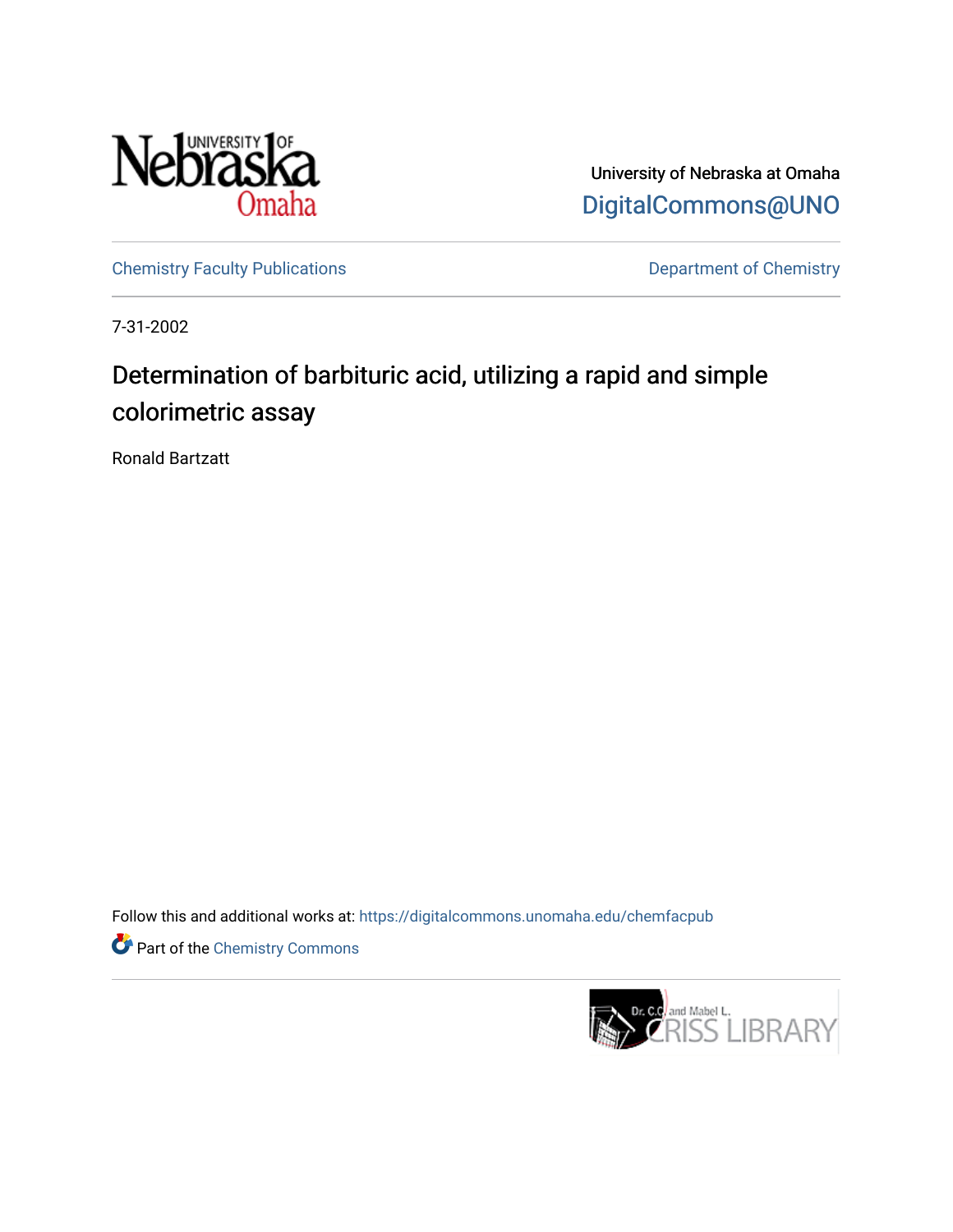# **Determination of barbituric acid, utilizing a rapid and simple colorimetric assay**

#### [Ronald Bartzatt](https://www.sciencedirect.com/science/article/pii/S0731708502001681?via%3Dihub#!)

[https://doi.org/10.1016/S0731-7085\(02\)00168-1](https://doi.org/10.1016/S0731-7085(02)00168-1)[Get rights and content](https://s100.copyright.com/AppDispatchServlet?publisherName=ELS&contentID=S0731708502001681&orderBeanReset=true)

## **Abstract**

Barbituric acid is widely used in the manufacturing of plastics, textiles, polymers, and pharmaceuticals. Three assay methods are presented, which can utilize either aqueous or solid samples. The detection of as little as 10 μg of barbituric acid can be accomplished, either as an aqueous or solid sample, when using micro reaction tubes. The red–violet endpoint is easily discerned and results upon the formation of a violuric acid derivative. A Spot Test protocol is described which allows for a positive/negative indication of barbituric acid presence. The Spot Test is sensitive to as little as 18.75 μg/ml of barbituric acid. The construction of a Standard Curve for assaying multiple samples and over longer time periods is demonstrated, and is shown to be linear from 18.75 μg/ml to 2.25 mg/ml of barbituric acid. Spectrophotometer readings are made from an absorption peak appearing at 530 nm. The molar absorptivity of the violuric acid derivative is calculated to be 31.4 per mol/l per cm. The micro reaction tube assay will quantitate as little as 10 μg of barbituric acid through interpolation with controls containing a known amount of analyte. Inorganic salts such as NaCl, NaN3, LiBr, and CaCO<sup>3</sup> do not interfere with endpoint determination. Many organic compounds (also pharmaceuticals) do not inhibit the reaction.

#### **Keywords**

Barbituric acid, Violuric acid, Barbiturates

## **1. Introduction**

The compound barbituric acid (2,4,6-trihydroxypyrimidine; malo-nylurea) is widely used in the manufacturing of plastics [\[1\],](https://www.sciencedirect.com/science/article/pii/S0731708502001681?via%3Dihub#BIB1) pharmaceutical preparations [\[2\],](https://www.sciencedirect.com/science/article/pii/S0731708502001681?via%3Dihub#BIB2) indicators [\[2\],](https://www.sciencedirect.com/science/article/pii/S0731708502001681?via%3Dihub#BIB2)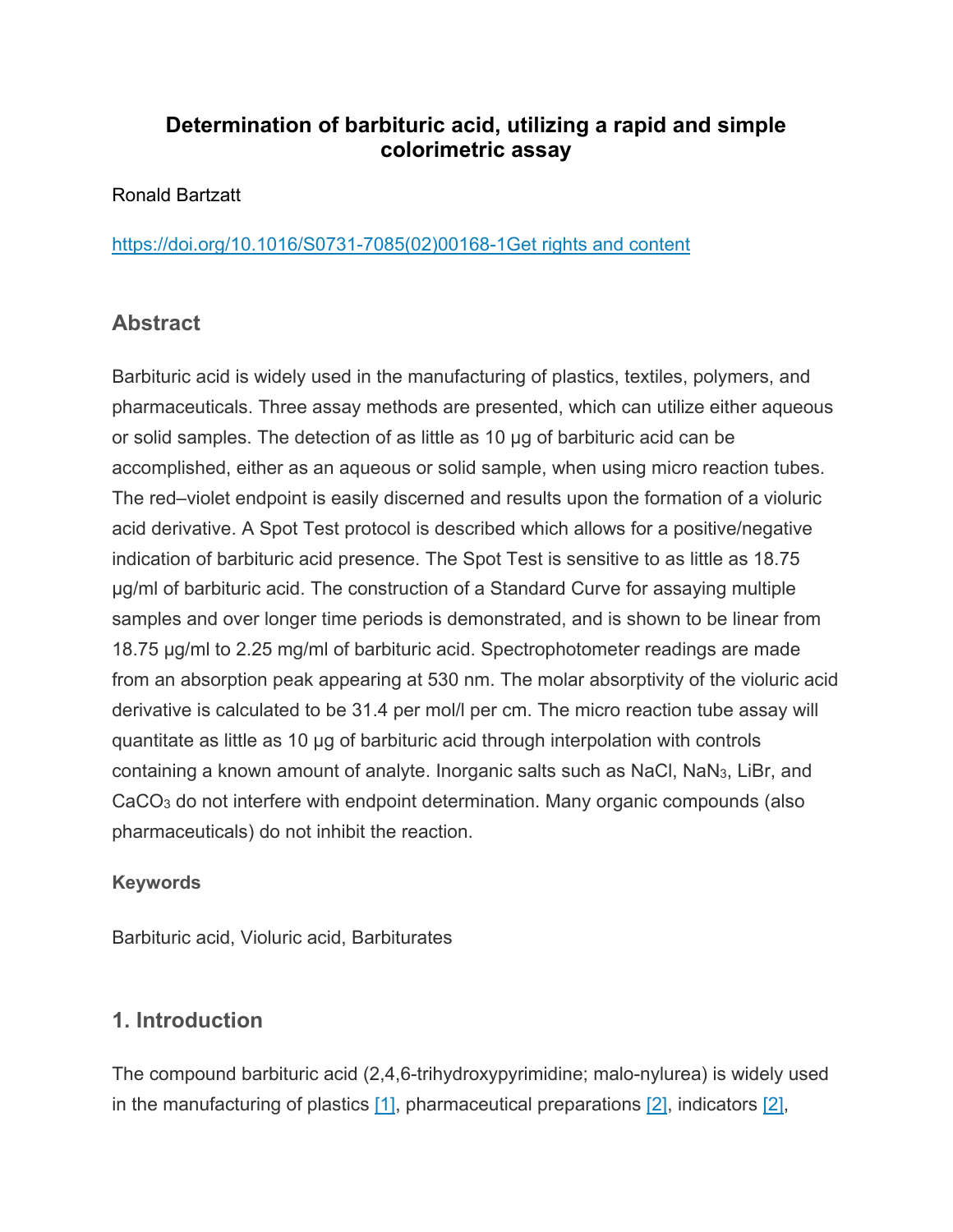textiles  $[2]$ ,  $[3]$ , and polymers  $[4]$ . This compound was introduced by von Baeyer in 1863 from a fusion of urea and malonic acid [\[5\].](https://www.sciencedirect.com/science/article/pii/S0731708502001681?via%3Dihub#BIB5) It is known that barbituric acid itself has no affect on the central nervous system  $[5]$ , however it is a precursor to medicinal barbiturates which can be lethal in excessive amounts [\[5\],](https://www.sciencedirect.com/science/article/pii/S0731708502001681?via%3Dihub#BIB5) [\[6\],](https://www.sciencedirect.com/science/article/pii/S0731708502001681?via%3Dihub#BIB6) [\[7\]](https://www.sciencedirect.com/science/article/pii/S0731708502001681?via%3Dihub#BIB7). Other work has shown that in mice, barbituric acid will cause liver and kidney weight increase [\[8\],](https://www.sciencedirect.com/science/article/pii/S0731708502001681?via%3Dihub#BIB8) and induce hyperglycemia and glucose intolerance  $[9]$ . The solid residue of this compound is irritative to the skin, eyes, and respiratory tract when contact has occurred (M.S.D.S.). Barbituric acid is also a precursor to derivatives that have been shown to have antimicrobial activity  $[10]$ ,  $[11]$ , and for tumor inhibitory agents  $[12]$ . The molecular structure shown:



**BARBITURIC ACID** 

Derivatives of barbituric acid are obtained by placing alkyl or aryl groups in exchange of the hydrogens at position 5 (see  $1$ ). These derivatives have sedative and hypnotic effects [\[13\].](https://www.sciencedirect.com/science/article/pii/S0731708502001681?via%3Dihub#BIB13) Sedative barbiturates are general depressants, which depress nerve, skeletal, and cardiac muscle. Barbiturate poisoning directly affects the cardiovascular system and can induce coma, with other effects varied depending on the particular barbiturate. Although tolerances for sedative barbiturates can evolve, this does not alter the lethal overdose concentration. Barbiturate compounds diffuse into all tissue and organs in vivo, including the brain and crossing of the placenta barrier [\[13\].](https://www.sciencedirect.com/science/article/pii/S0731708502001681?via%3Dihub#BIB13) The major route of elimination in vivo occurs in the liver, and by oxidation at the C-5 position (see [1](https://www.sciencedirect.com/science/article/pii/S0731708502001681?via%3Dihub#FX1)). Cleavage of the barbituric ring occurs only slightly. Although cleavage of the barbituric acid ring occurs only slightly, toxic effects appear at dose exposures of amounts greater than the clinically applied levels of the sedative forms. Examples of toxic activity include the overwhelming of the detoxification mechanisms of the liver and disturbance of intra- and extra-cellular osmotic balance [\[13\].](https://www.sciencedirect.com/science/article/pii/S0731708502001681?via%3Dihub#BIB13)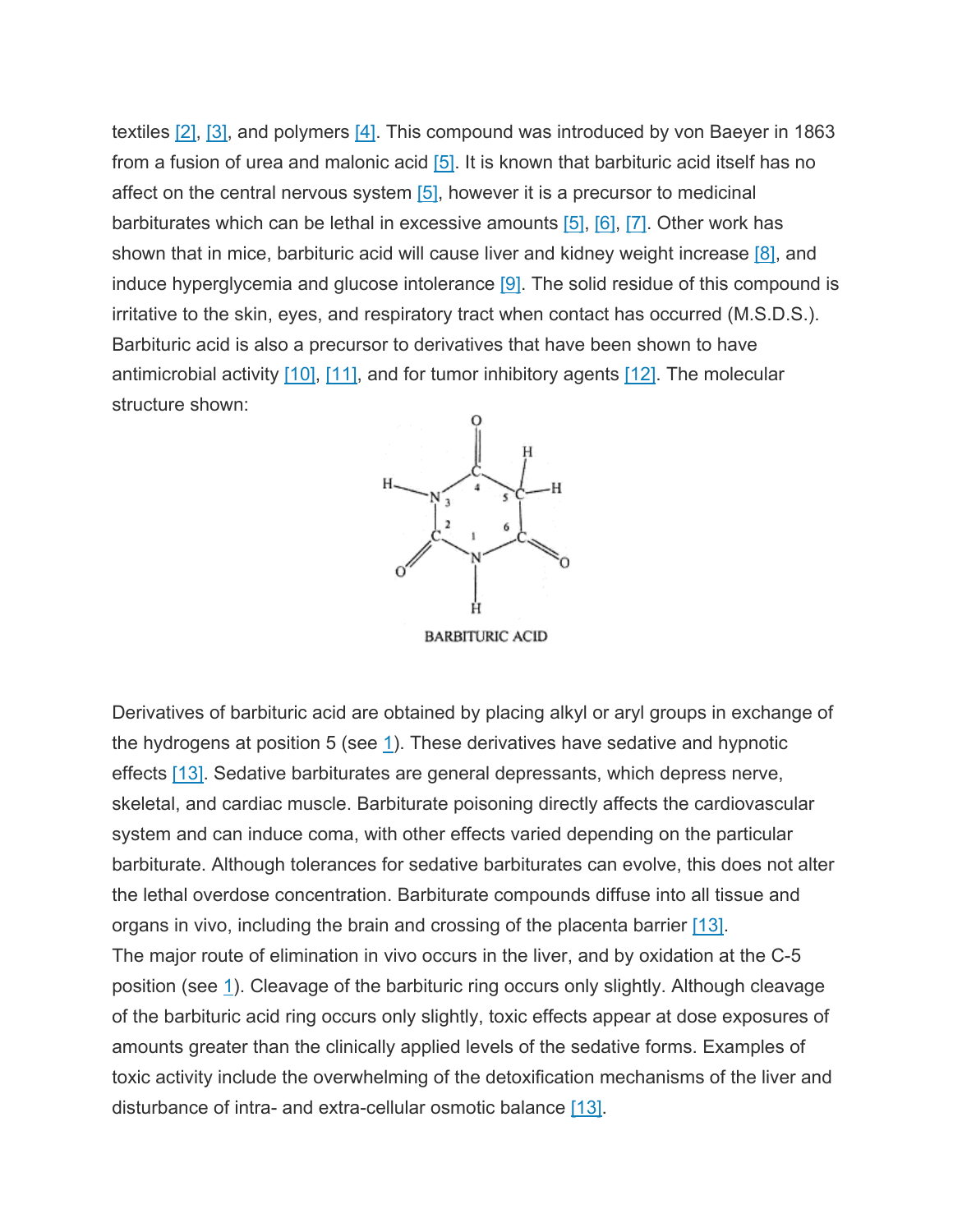Members of sedative barbiturates can be classed as long-acting, short-acting, and ultrashort-acting. Phenobarbital, a long-acting member, is administered up to 120 mg/day. Amobarbital, a short-acting member, is administered up to 150 mg/day. Sodium thiopental, ultra-short-acting, is administered intravenously up to 0.2 g/treatment. Lethal dose levels vary widely, and depends on the type, dose, route of administration, and patient.

The colorimetric assays presented for barbituric acid determination are specific to its structural ring form as a prerequisite to the formation of the colored violuric acid derivative. Sensitivity of detection are to parts per million. In addition, these protocols allow the analysis of samples as aqueous mixtures, dust particles, or other solid samples.

## **2. Materials and methods**

#### **2.1. Reagents**

All chemicals were obtained from Sigma–Aldrich, P.O. Box 14508, St. Louis, MO 63178, USA. A Perkin–Elmer Lambda 6 and Spectronic 21D were used for spectrophotometric analysis with 1 cm quartz cells.

#### **2.2. Assay method utilizing spectrophotometer**

Obtain a 1.0–3.0 ml aqueous sample for assay, or alternatively dissolved a solid sample into an equivalent volume, then add 0.50 ml of aqueous saturated NaNO2. Add 0.10 ml of 2.0 M acetic acid and mix. Add sufficient distilled water to bring to a final volume of 4.00 ml, and mix. Read absorbance at 530 nm wavelength with UV–Vis spectrometer. The formation of known Standards follows the same steps using a stock aqueous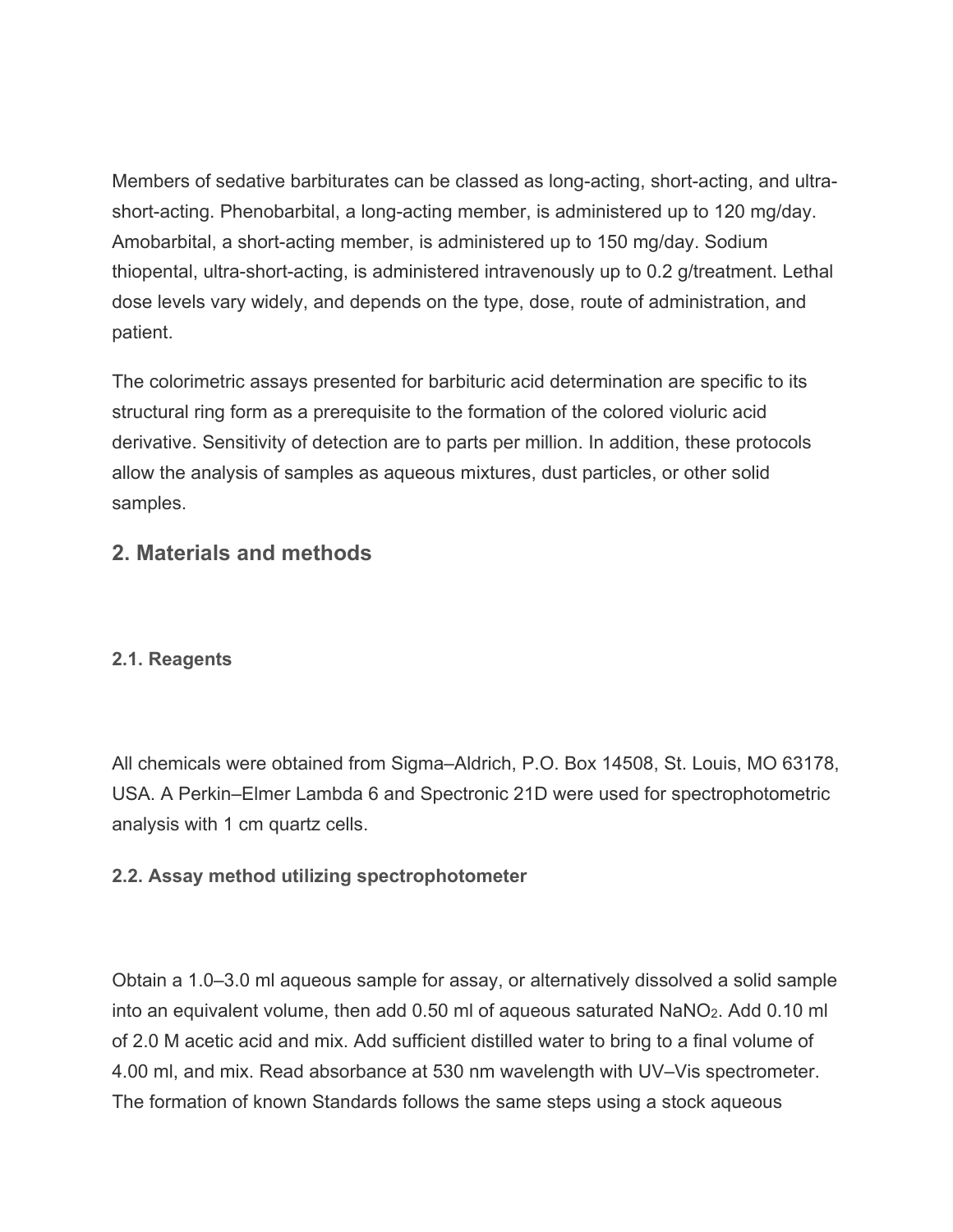barbituric acid mixture at 3.000 mg/ml to acquire the desired concentration levels. Use water, NaNO<sub>2</sub>, and acetic acid only as a mixture for the 'blank'.

#### **2.3. Assay method utilizing micro reaction tubes**

To quantitate 10–30 μg amounts of barbituric acid the aqueous sample or solubilized solid specimen must not be greater than 10 μl in volume, which is then placed into an appropriate micro reaction tube. Add 10 μl of saturated NaNO<sub>2</sub>, then 2.0 μl of 2.0 M acetic acid, mix, and observe for a red–violet endpoint. Standards of desired concentration values are made following the same steps and then used for comparison and interpolating concentrations of test samples. A stock barbituric acid mixture at 3.000 mg/ml provides amounts at 3 μg/μl and is convenient for this purpose. Known controls at 12, 15, 18, 21, 24, and 27 μg of barbituric acid, are representative and convenient amounts to use with this protocol.

#### **2.4. Spot test assay for barbituric acid**

For rapid positive/negative indication of barbituric acid place 90 μl of saturated NaNO<sup>2</sup> with 90 μl of aqueous sample, mix, then add 20 μl of 2 M acetic acid. A red– violet color production is indicative of barbituric acid. A positive control having a known amount of barbituric acid and a negative control with no barbituric acid should be run simultaneously. A stock solution of barbituric acid at 3.000 mg/ml provides a convenient means to generate desired concentrations.

#### **2.5. Evaluation of non-interfering substances**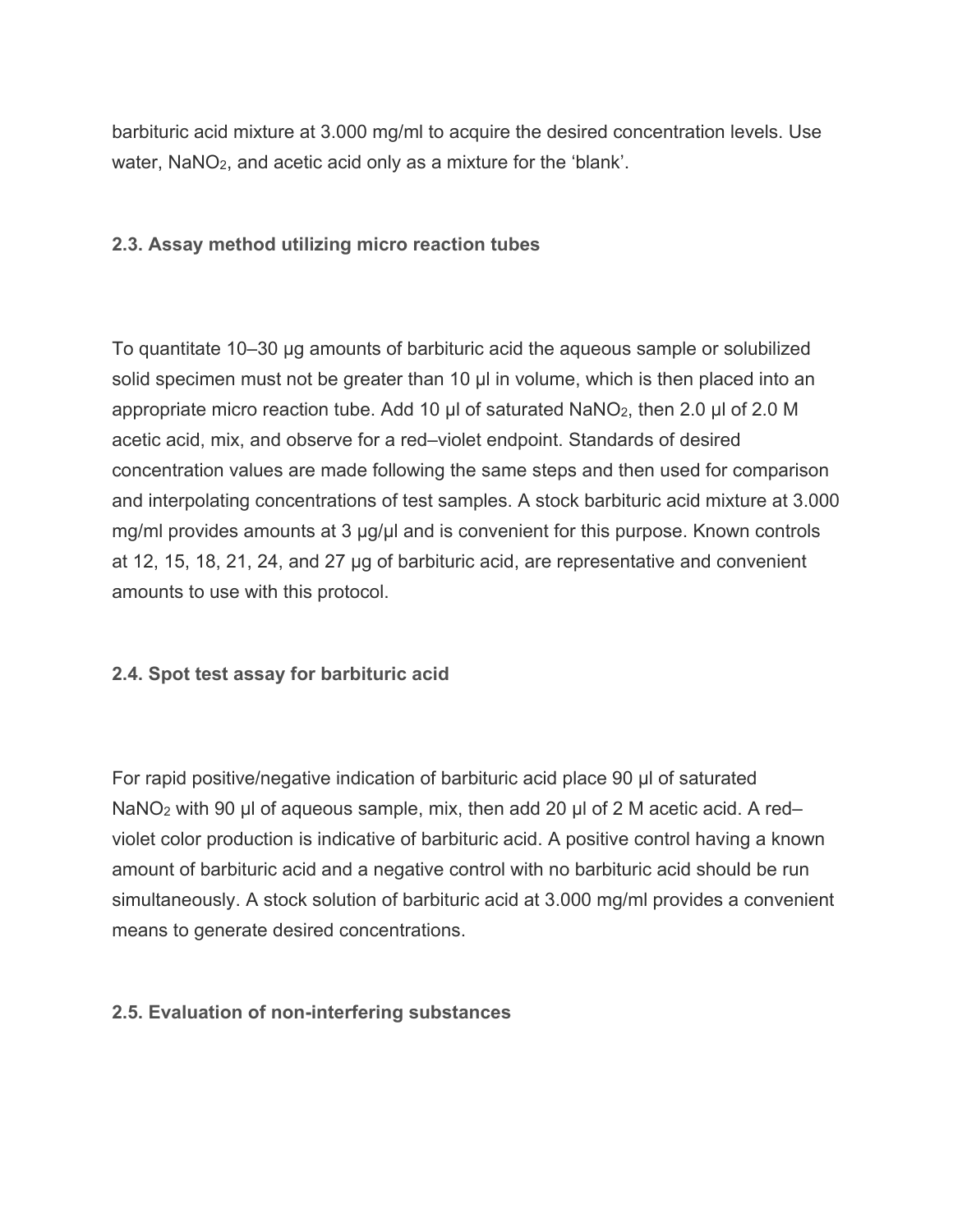Following the spot test protocol, 100 μg of barbituric acid and 100 μg of each of the organic or inorganic compounds listed in [Table 1](https://www.sciencedirect.com/science/article/pii/S0731708502001681?via%3Dihub#TBL1) were shown to be non-interfering with the discernment and interpretation of the definitive colorimetric endpoint upon violuric acid production.

| <b>Organic compounds</b> | <b>Inorganic salts</b>          |
|--------------------------|---------------------------------|
| Aspirin                  | NaN <sub>3</sub>                |
| Quinine                  | <b>NaCl</b>                     |
| Nicotinic acid           | CaCO <sub>3</sub>               |
| Nicotinamide             | LiBr                            |
| Inositol                 | $Na2B4O7·10H2O$                 |
| Caffeine                 | K <sub>2</sub> HPO <sub>4</sub> |
| Cholesterol              |                                 |
| L-proline                |                                 |
| p-Nitrobenzoic acid      |                                 |
| Maleic acid              |                                 |
| Myristic acid            |                                 |
| D-Tartaric acid          |                                 |
| Benzenesulfonamide       |                                 |

Table 1. Compounds evaluated to have no interference with the colorimetric reaction for determination of barbituric acid are shown here

A broad range of organic functional groups and inorganic salts are represented here.

**2.6. Evaluation of aqueous, dust, and solid samplings**

Aqueous mixtures of barbituric acid were prepared in a range of 1.0–2.0 mg/ml for determination by standard curve. To demonstrate application to dust aliquots, an amount of 4.0 mg of barbituric acid was finely ground in mortar and pestle, then randomly scattered over a  $24 \times 24$  in.<sup>2</sup> surface area. A cotton-tipped applicator stick then systematically swapped to the area back and forth. The cotton tip was washed into a plastic tube with minimal water, allowed to dry, then subjected to the Spot Test (see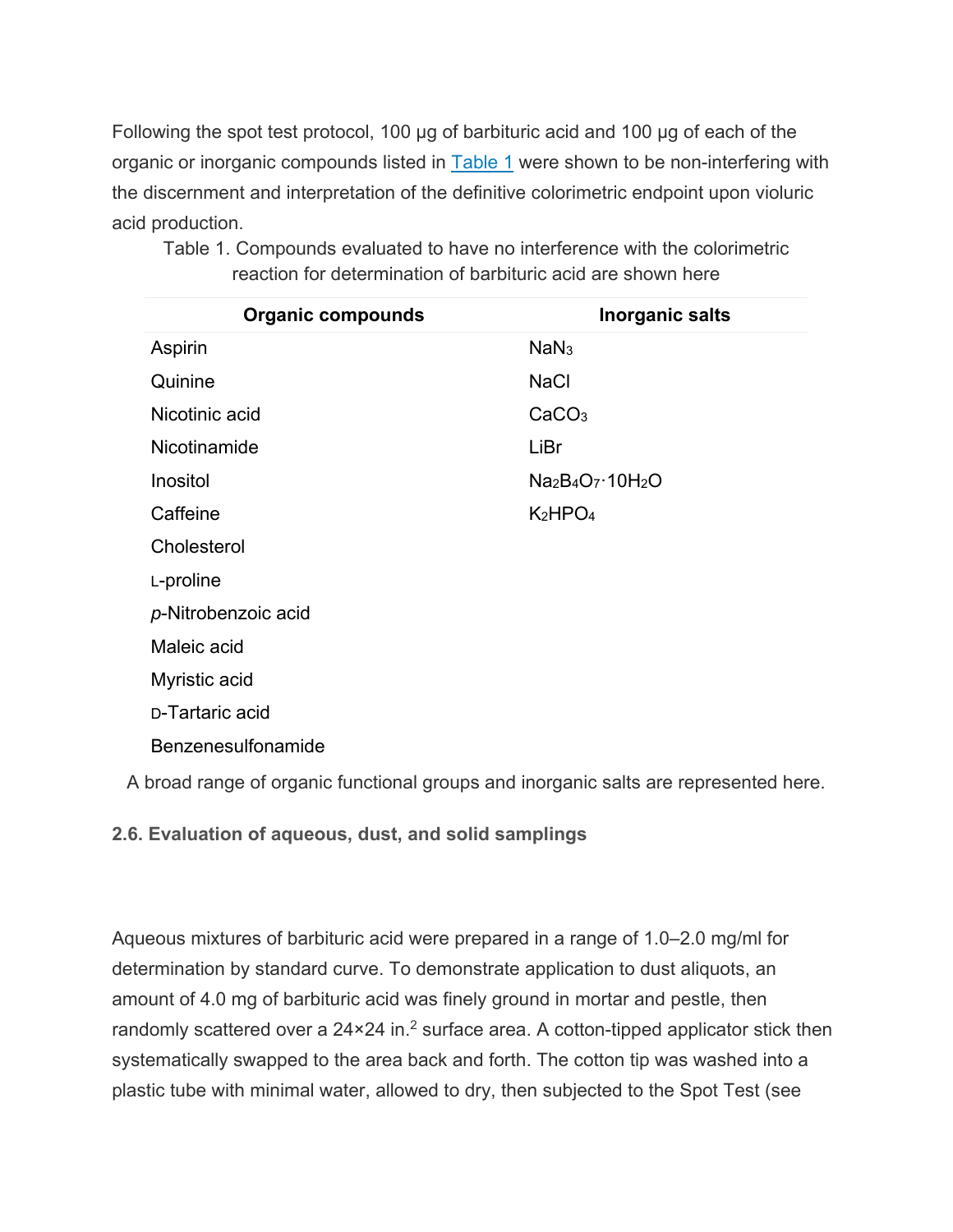above). For alternate solid samples, equal amounts of inorganic salts were mixed with barbituric acid, and then subjected to the spot test as described.

### **3. Results and discussion**

The red–violet barbituric acid derivative, violuric acid, is formed upon reaction of aqueous nitrite and barbituric acid in an acidic solution. The colored endpoint is strong and easily recognized. The reaction does not cause any significant temperature alterations. Formation of the violuric acid product proceeds quickly at room temperature, less than 1 min, and is stable for up to 24 h at 25 °C. The rapid formation of the colorimetric response which is clearly visible to the naked eye is an advantage over other analytical methodologies. Glass or plastic containers are suitable for these reactions. The reagents used are stable at 25 °C for >10 weeks, in which they retain their reactivity with barbituric acid over that time span.

An aqueous mixture or solid residue containing barbituric acid can be used in all analytical methods described. Analysis was carried out in glass and plastic containers of suitable size. The colorimetric assays are versatile and easily interpreted. When barbituric acid is placed with acetic acid and sodium nitrite, the resulting products include a nitrosation in the five position of barbituric acid and formation of the tautomeric violuric acid  $[2]$ . The violuric acid formed is a purple salt, and is stable at 25 °C for up to 24 h. The chemical reaction proceeds rapidly and can be represented as follows: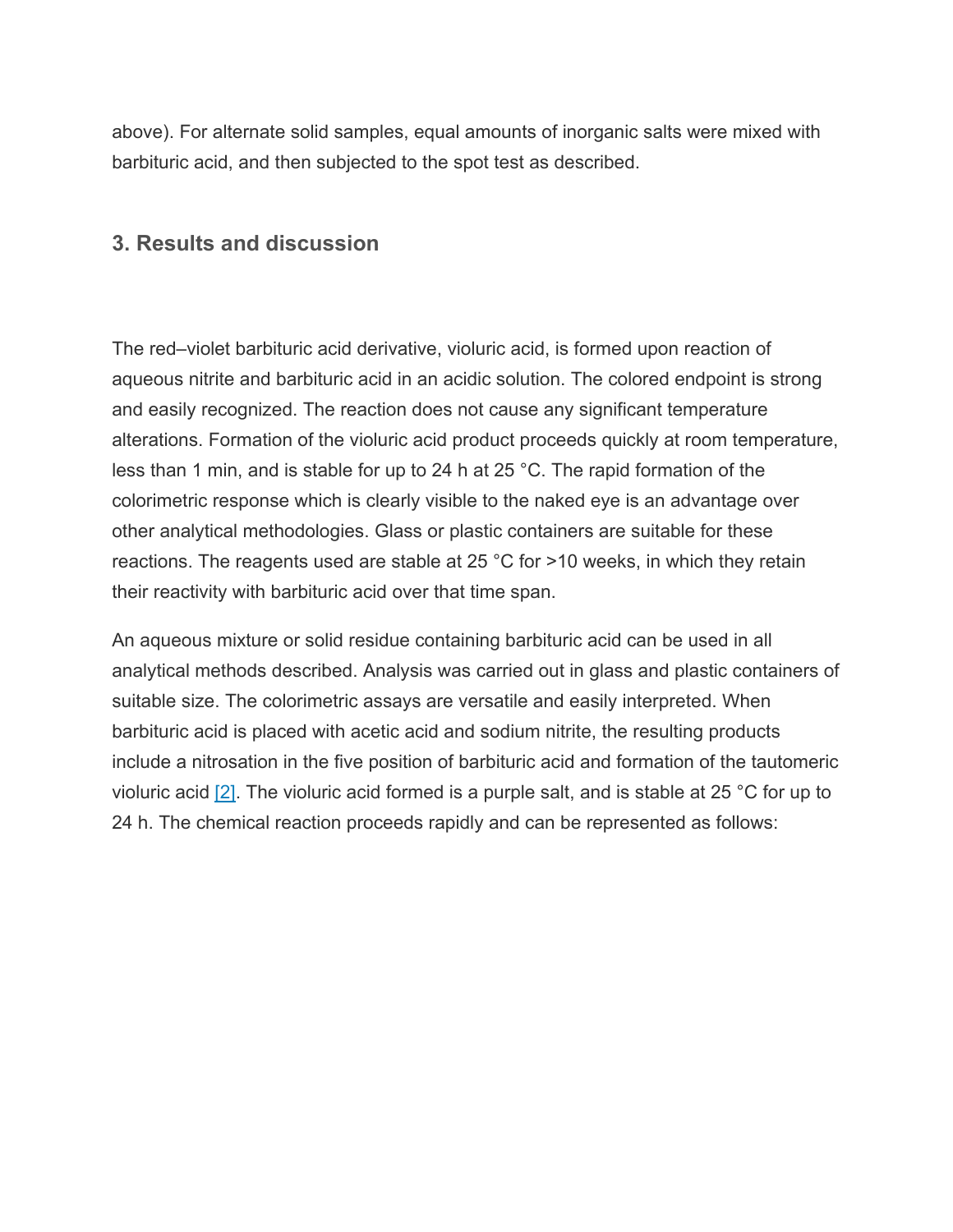

Solutions of known barbituric acid concentrations are utilized for standard curves, which is demonstrated in [Fig. 1.](https://www.sciencedirect.com/science/article/pii/S0731708502001681?via%3Dihub#FIG1) Linear regression analysis of the smooth line, which is formed reveals a correlation coefficient of 1.00, indicating a high level of linearity. The graph shows the relationship of the absorbance at 530 nm, which is plotted, versus concentration of barbituric acid expressed as milligrams per milliliter in the aqueous solutions. Calculation of the molar absorptivity of the purple violuric acid derivative product with these sample solutions produced a consistent value (using Beer's Law) of 31.37 per mol/l per cm, having population standard deviation of 0.71 per mol/l per cm. Using a prepared standard curve allows the rapid and accurate quantitation of barbituric acid with numerous samples.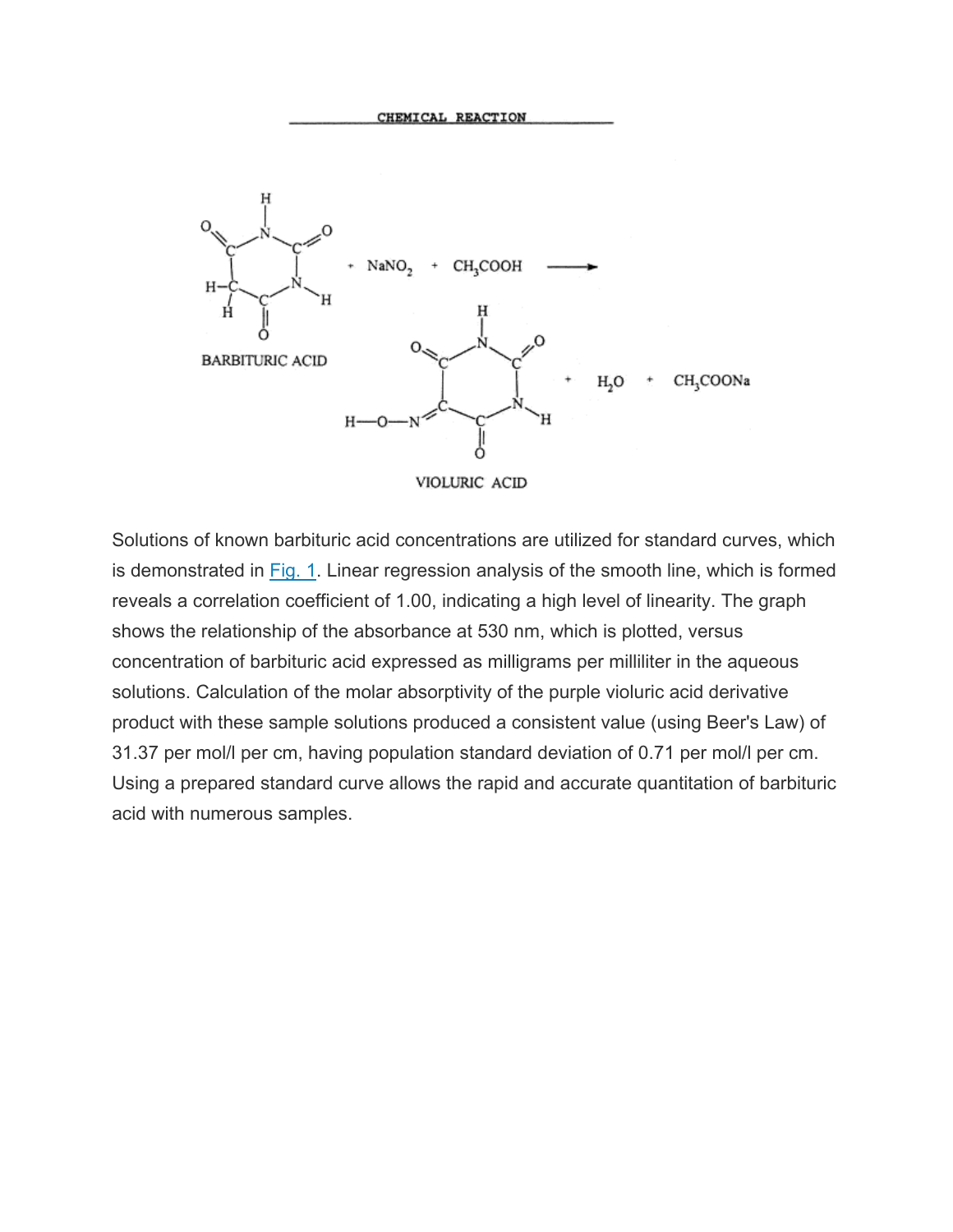

Fig. 1. The standard curve for the assay of barbituric acid is developed for a range of 0.01875–2.25 mg/ml of analyte. Absorbances are of the colored reaction product violuric acid, which are read at 530 nm wavelength in 1 cm cells. The results are highly linear, having a correlation coefficient of 1.000 and slope of 16.33 per mg/ml) when analyzed by linear regression.

The graph of [Fig. 1](https://www.sciencedirect.com/science/article/pii/S0731708502001681?via%3Dihub#FIG1) represents the absorbances of mixtures having concentrations expressed as mg/ml of barbituric acid. The linearity of the standard curve is demonstrated over a 100-fold range of concentration. Their respective molar concentrations and absorbances are (molar/absorbance): (0.0176 M/0.553), (0.0117 M/0.371), (0.00878 M/0.283), (0.00586 M/0.176), (0.00293 M/0.0920), (5.82E-04 M/0.0210), (2.93E-04 M/0.0160), (1.46E-04 M/0.0070). Sedative barbiturate compounds (i.e. phenobarbital, veronal, etc.) have alkyl and aromatic groups substituted in the five position of the parent structure, and will not react to create interfering signals due to the blocking of CNOH formation by these same attached C-5 groups.

For the rapid spot test described in  $Section 2$  the limit of detection is less that 18.75 µg of barbituric acid per milliliter of solution. This analysis method is sensitive and produces a easily recognized red–violet endpoint. A positive control of a known amount of barbituric acid is recommended, and a negative control having no barbituric acid. Small glass reaction tubes are beneficial, and assist in endpoint determination. All other aspects of reaction descriptions that are given above also apply to the spot test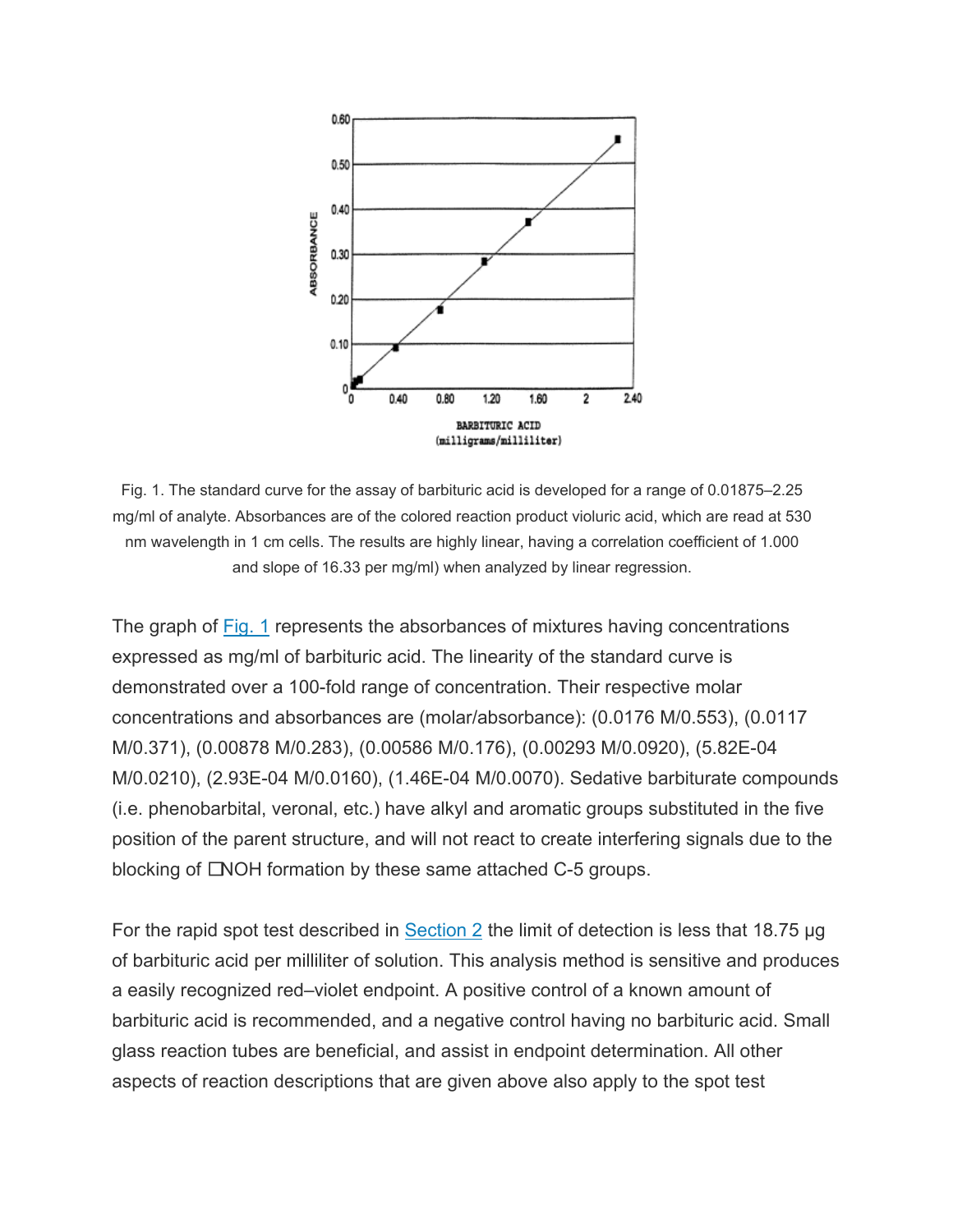procedure. To demonstrate the applicability of these protocols for mixtures having other organic compounds, the spot test examination was applied to mixtures containing 100 μg of barbituric acid plus 100 μg of one of the following compounds: aspirin, quinine sulfate, nicotinic acid, nicotinamide, inositol, L-proline, caffeine, and cholesterol. Organic functional groups represented in the selected compounds include carboxylic acids, ether groups, alcoholic hydroxyl groups, tertiary amines, secondary amines, amide groups, cyclic amide structures, alkyl chains, and structures bearing aromatic rings. Various inorganic salts were tested in a similar manner, salts such as NaCl, LiBr, NaN3, carbonate and phosphate salts. See **[Table 1](https://www.sciencedirect.com/science/article/pii/S0731708502001681?via%3Dihub#TBL1)** for listing of classes of compounds evaluated as non-interfering. The red–violet endpoint observed upon violuric acid formation remained strong, easily recognized, and consistent despite an equal background presence of the amino acid, vitamin, drug, inorganic salt or metabolite compound listed previously.

This is demonstrated in [Fig. 2,](https://www.sciencedirect.com/science/article/pii/S0731708502001681?via%3Dihub#FIG2) in which the colorimetric endpoint of violuric acid is clearly discerned in test samples which also contains 100 μg of one of the background compounds described previously. The level of color produced in each sample is consistent and based upon violuric acid produced



Fig. 2. Complex organic compounds do not interfere with formation of the colorimetric endpoint as demonstrated here with the spot test samples. The red–violet endpoint is still clear and easily recognized despite the presence of 100 μg of a background organic compound. The following samples contain 100 μg of barbituric where indicated and 100 μg of a second compound as described: (A) barbituric acid (positive control); (B) no barbituric acid (negative control); (C) aspirin/barbituric acid; (D) quinine sulfate/barbituric acid; (E) nicotinic acid/barbituric acid; (F)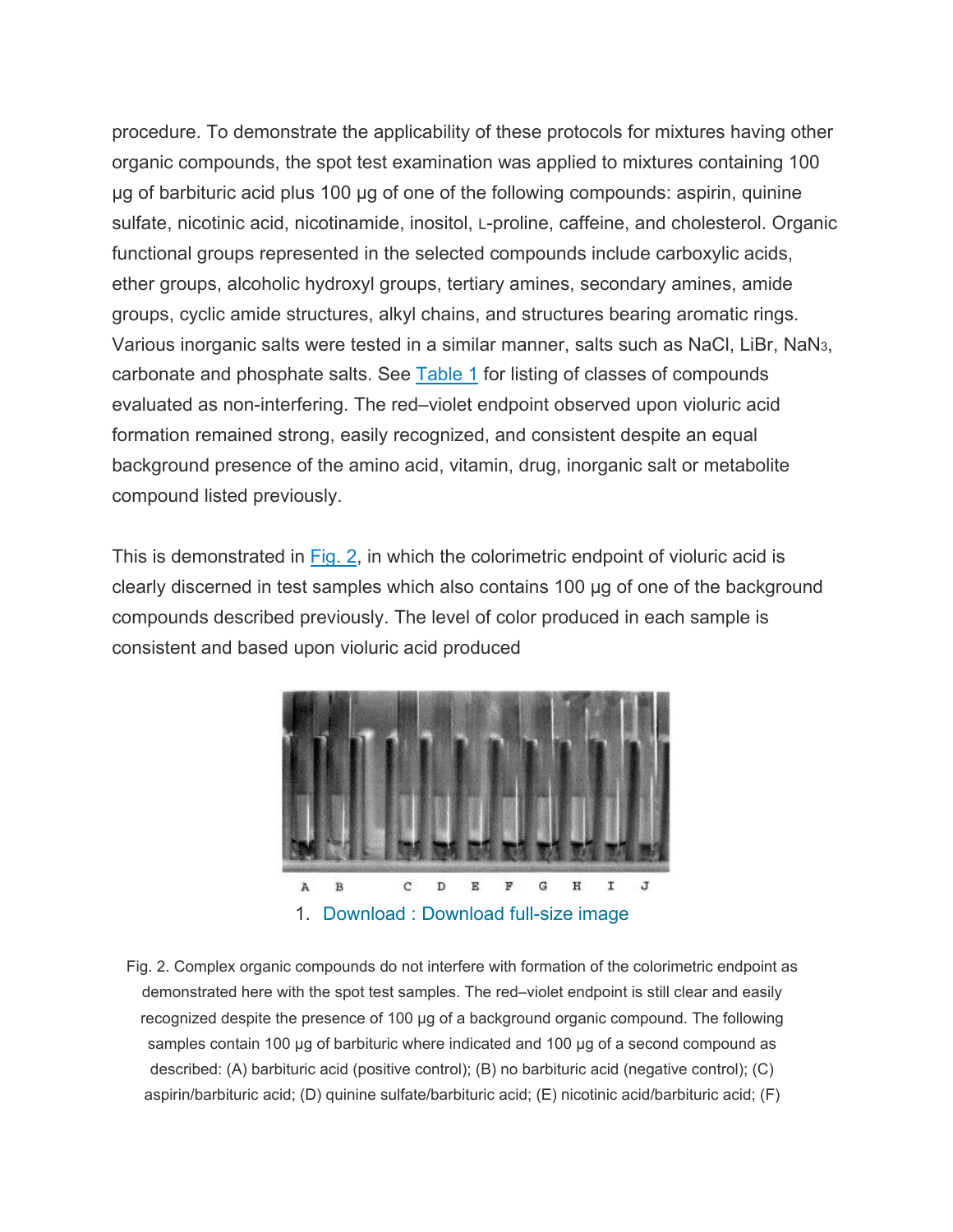nicotinamide/barbituric acid; (G) inositol/barbituric acid; (H) L-proline/barbituric acid; (I) caffeine/barbituric acid; (J) cholesterol/barbituric acid.

Application of the same test procedure in the presence of sulfanilamide and Ltryptophan (an essential amino acid) produced a yellow oily product which nullifies the red–violet endpoint and interferes with the interpretation of the barbituric acid spot test. This is demonstrated in [Fig. 3,](https://www.sciencedirect.com/science/article/pii/S0731708502001681?via%3Dihub#FIG3) where a positive and negative samples are seen (samples A and B, respectively), with L-tryptophan (sample C) and sulfanilamide (sample D).



Fig. 3. Some amine compounds may produce a competing colored complex which nullifies the red– violet endpoint of the violuric acid, for the spot test methodology as described in [Section 2.](https://www.sciencedirect.com/science/article/pii/S0731708502001681?via%3Dihub#SEC2) Shown here are two examples, where 100 μg of barbituric acid is present as indicated with 100 μg of an organic amine compound. (A) barbituric acid (positive control); (B) no barbituric acid (negative control); (C) L-tryptophan/barbituric acid; (D) sulfanilamide/barbituric acid.

The micro reaction tube procedure utilizes volumes of 22 μl, and is sufficiently small to allow the use of capillary tube containers, which functioned well and provided a convenient means to make interpolative comparisons with known controls. Also suitable are micro-centrifuge tubes of either glass or plastic make. The red–violet endpoint of violuric acid formation is recognizable with the use of samples at concentrations of 12, 15, 18, 21, 24, 27 μg amounts, which permits quantitation by comparative interpolation. As little as 10 μg can be visually detected. A stock barbituric acid mixture at 3.000 mg/ml will dispense 3 μg/ml for assay controls.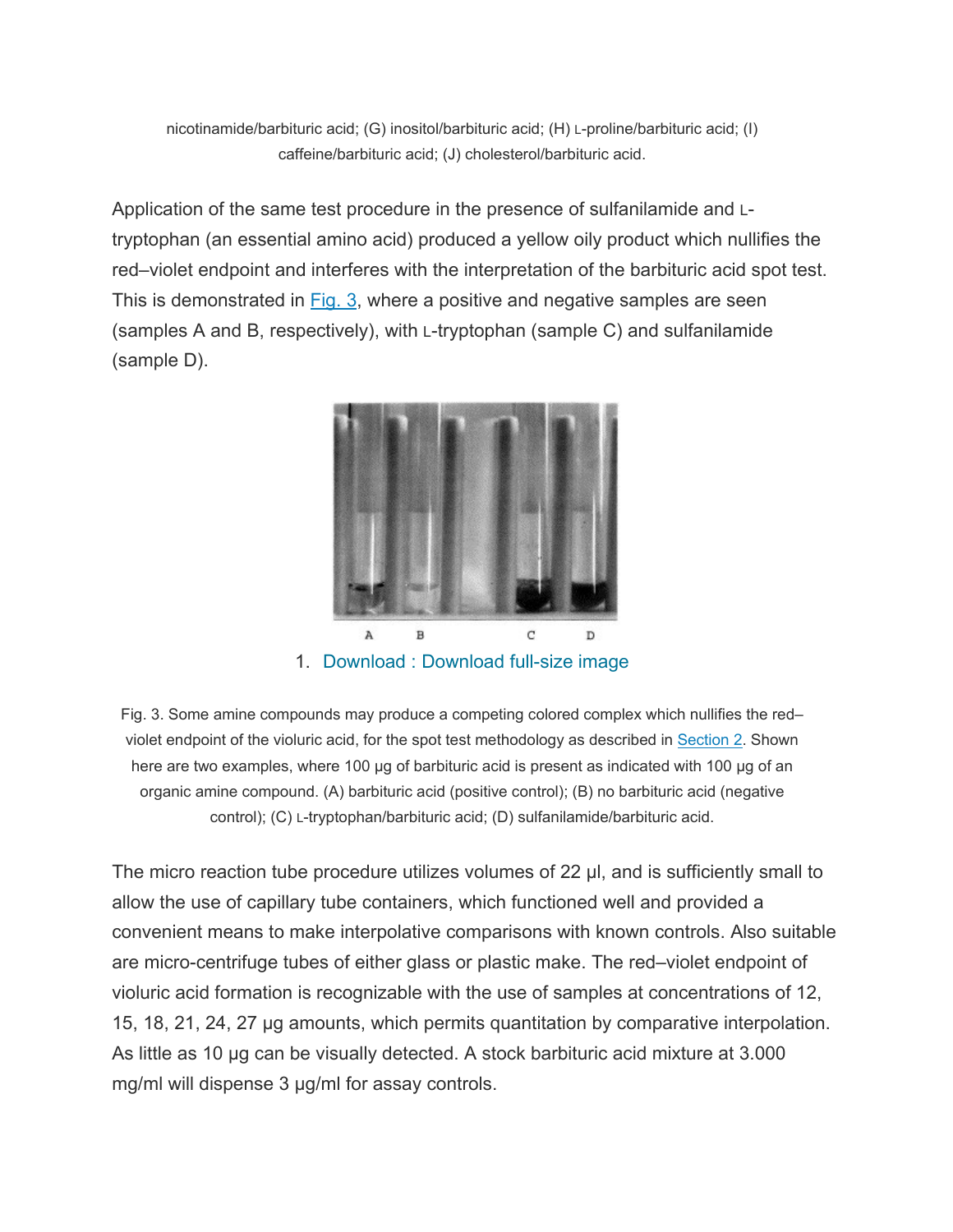The assay techniques presented here are competitive to other methods, and have significant advantages. Protocols presented here are similar in sensitivity to approaches using reactions with *p*-benzoquinone [\[14\],](https://www.sciencedirect.com/science/article/pii/S0731708502001681?via%3Dihub#BIB14) and *p*-dimethylaminobenzaldehyde [\[15\],](https://www.sciencedirect.com/science/article/pii/S0731708502001681?via%3Dihub#BIB15) which also require longer incubation periods for color production (the procedure here requiring <60 s). Potentiometric determination of barbituric acid requires expensive equipment, complicated data interpretation, and works with a toxic organic mercury compound [\[16\].](https://www.sciencedirect.com/science/article/pii/S0731708502001681?via%3Dihub#BIB16) Similar detection sensitivity was accomplished by another spectrophotometric methodology [\[17\],](https://www.sciencedirect.com/science/article/pii/S0731708502001681?via%3Dihub#BIB17) however it utilizes the controlled substance chloral hydrate, has longer incubation periods, and does not have the ability for micro reaction assay or spot testing. Very expensive equipment utilizing capillary electrophoresis with electrochemical detection, have been applied as a means for barbituric acid and 2-thiobarbituric acid identification [\[18\].](https://www.sciencedirect.com/science/article/pii/S0731708502001681?via%3Dihub#BIB18)

Background testing with various compounds produced no interfering signals. However the same tests performed with L-tryptophan (amino acid) and sulfanilamide demonstrated an important feature included in the use of nitrite ion. Sulfanilamide has a primary aryl amine and L-tryptophan contains both a primary and secondary amine site [\[19\],](https://www.sciencedirect.com/science/article/pii/S0731708502001681?via%3Dihub#BIB19) all of which may react with nitrous acid, which is formed when NO<sub>2</sub><sup>−</sup> is treated with an acid. Aliphatic primary amines and aromatic primary amines react with  $NO<sub>2</sub>^-$  in acidic solution to produce various alkenes and alcohols [\[20\].](https://www.sciencedirect.com/science/article/pii/S0731708502001681?via%3Dihub#BIB20) The general reaction can be shown as follows:

#### R-NH2+NO2−+2H+→R++2H2O+N2→alcohols,alkenes

Secondary amines may react with acidic NO2<sup>−</sup> to form *N*-nitrosoamines, which are considered strong carcinogens [\[20\].](https://www.sciencedirect.com/science/article/pii/S0731708502001681?via%3Dihub#BIB20) The general reaction may be represented as shown below:

(R)2NH(secondaryamine)+NO2−(nitriteion)+H+→(R)2NN=O(N-nitrosomaine)+H2O

The results of the above reaction will produce a strong yellow product nullifying the violuric acid endpoint [\(Fig. 3\)](https://www.sciencedirect.com/science/article/pii/S0731708502001681?via%3Dihub#FIG3).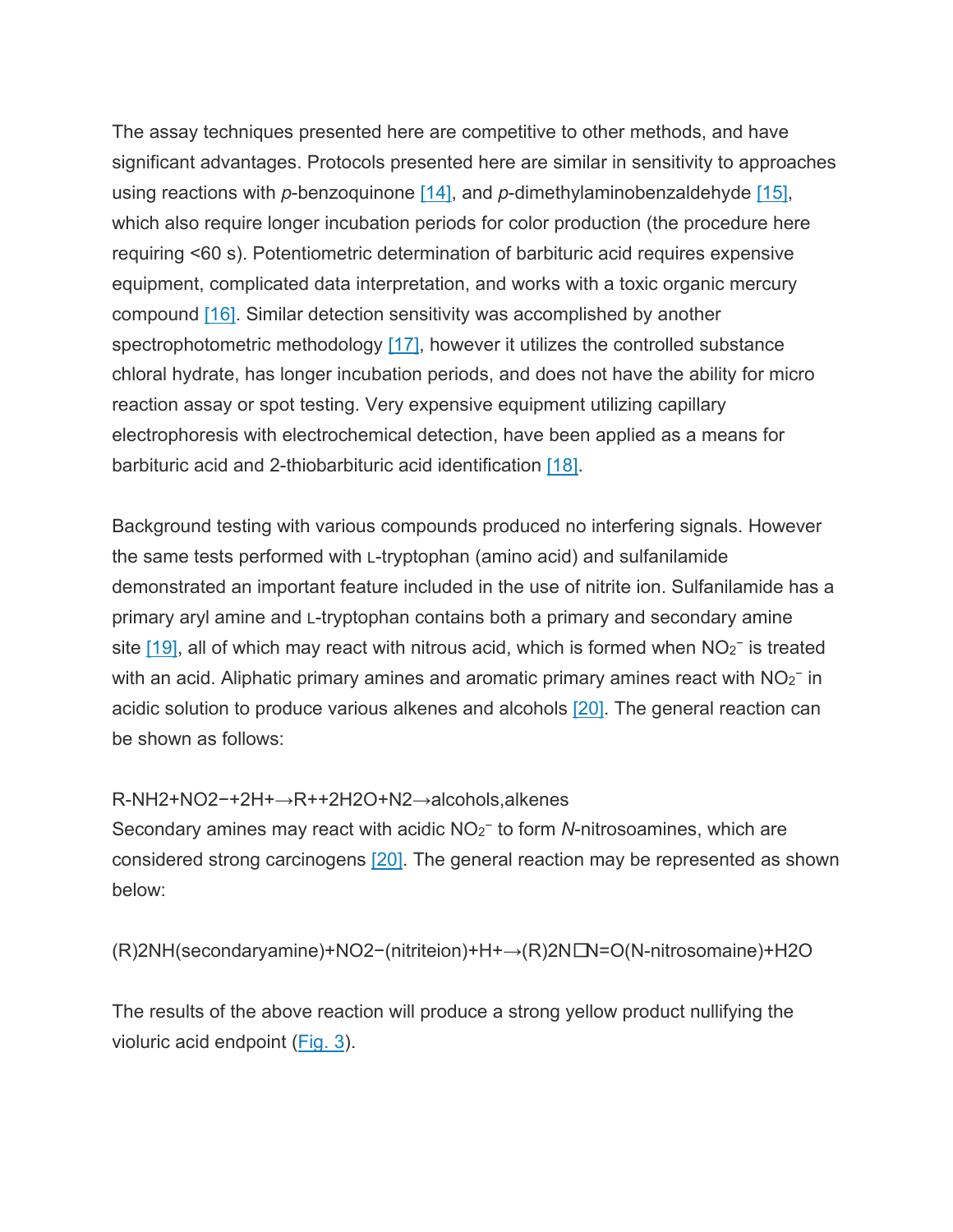[Fig. 4](https://www.sciencedirect.com/science/article/pii/S0731708502001681?via%3Dihub#FIG4) demonstrates the colorimetric endpoint formation with various amounts of barbituric acid obtained when utilizing the spot test, and examples of negative results (no color formation) with other organic compounds such as aspirin, quinine sulfate, and inositol. Discernable color formation and consequent endpoint determination are the result with 40, 90, 140, and 180 μg amounts of barbituric acid. A discernable colorimetric gradation occurs with the increase of barbituric concentration.



Fig. 4. Demonstration of the Spot Test protocol applied to samples having different amounts of barbituric acid. (A) no barbituric acid (negative control); (B) aspirin only (no color); (C) quinine sulfate only (no color); (D) inositol only (no color); (E) barbituric acid at 90 μg; (G) barbituric acid at 140 μg; (H) barbituric acid at 140 μg; (H) barbituric acid at 180 μg.

For dust samples evaluated with the spot test procedure [\(Section 2\)](https://www.sciencedirect.com/science/article/pii/S0731708502001681?via%3Dihub#SEC2) the presence of barbituric acid was determined in all samples gathered in this manner or similar. For solid residues mixed with an inorganic salt, again the assay successfully indicated the presence of barbituric acid in all the proper samples. Results for this colorimetric determination are represented in [Fig. 5,](https://www.sciencedirect.com/science/article/pii/S0731708502001681?via%3Dihub#FIG5) where no color is observed in the negative control (Sample A), color produced in Sample B having 40 μg of barbituric acid (positive control), color observed in barbituric acid dust collection (Sample C), color is observed in Samples D, E, and, F for solid samples having inorganic salts as contaminants (LiBr, NaCI, and NaN<sub>3</sub>, respectively). All aqueous samples determined by means of the standard curve were accurately evaluated to within 3% percent of the correct value. This provides a recovery of 97% or greater.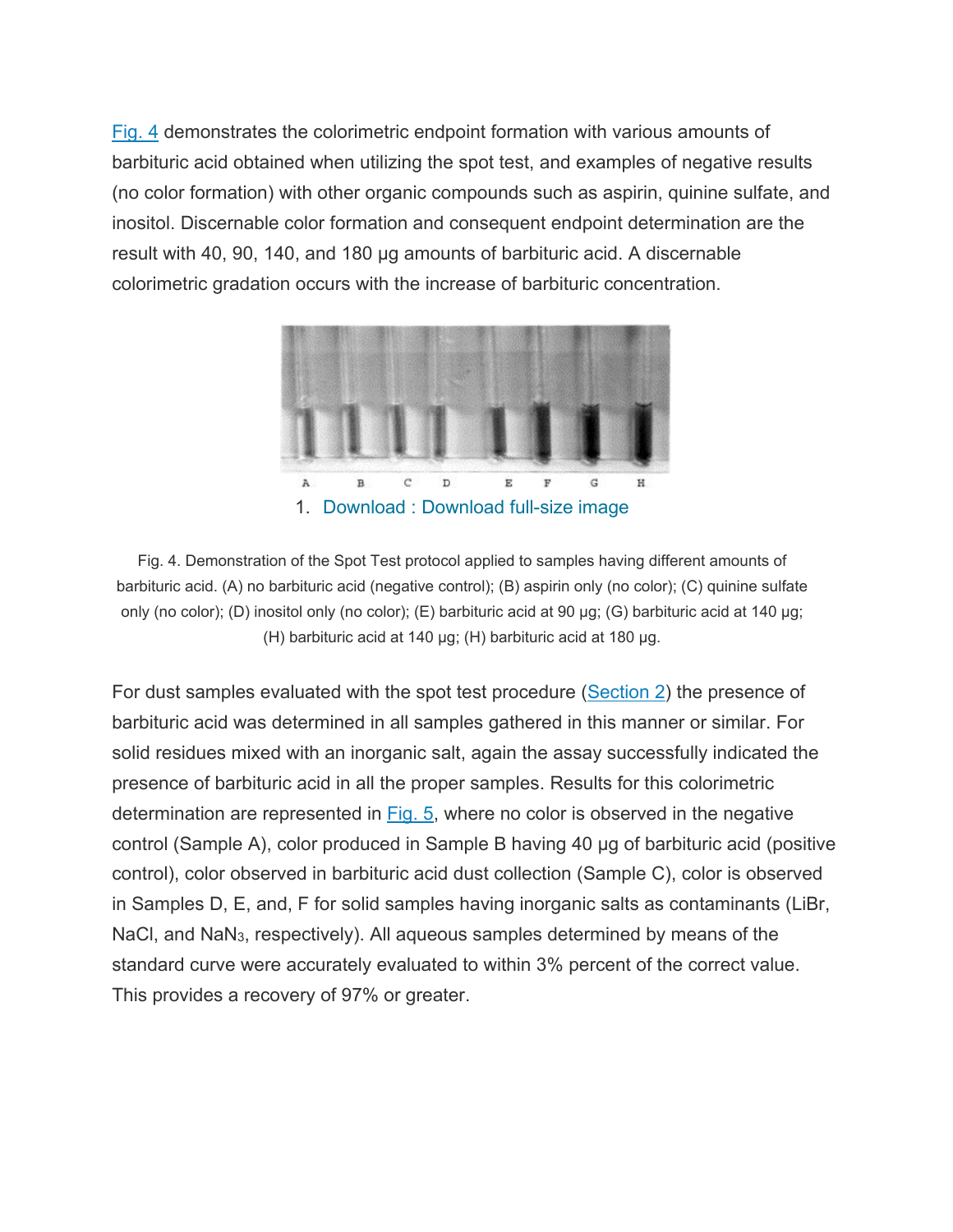

1. Download : [Download full-size image](https://ars.els-cdn.com/content/image/1-s2.0-S0731708502001681-gr5.jpg)

Fig. 5. Results for spot test determination of barbituric acid in dust collection samples and solid samples having inorganic salt contaminants is demonstrated here. Sample (A) no barbituric acid (negative control); (B) barbituric acid at 40 μg; (C) positive result for barbituric acid dust collection by cotton-tipped applicator [\(Section 2\)](https://www.sciencedirect.com/science/article/pii/S0731708502001681?via%3Dihub#SEC2); (D) positive result for barbituric acid powder contaminated with LiBr; (E) positive result for barbituric acid powder contaminated with NaCl; (F) positive result for barbituric acid powder contaminated with NaN3.

Comparable sensitivity to tens of μg/ml was achieved by use of cyclic voltammetry and controlled-potential coulometry  $[21]$ . A sensitivity of 0.1  $\mu$ g/ml is accomplished with the use of a ruthenium/cerium complex chemiluminescence [\[22\].](https://www.sciencedirect.com/science/article/pii/S0731708502001681?via%3Dihub#BIB22)

Three protocols for a highly sensitive determination of barbituric acid are presented, which are simple to perform and easy to interpret. Small volumes of mixtures may be utilized for the Micro Reaction Tube protocol and larger volumes for the Spot Test. The total reaction volumes for each protocol are optimized to allow for maximum sensitivity and convenience of application. Numerous samples may be analyzed accurately and with high sensitivity by construction of a standard curve which is also demonstrated here. The techniques are also very specific and can be used when various other organic compounds may be present in the desired sample matrix. The protocols are rapid and may be applied to solid and aqueous samples.

## **References**

[\[1\]M](https://www.sciencedirect.com/science/article/pii/S0731708502001681?via%3Dihub#bBIB1). Gleason, R. Gosselin (Eds.), Clinical Toxicology of Commercial Products, Williams & Wilkins Co, Baltimore, MA (1963), pp. 26-27

[\[2\]R](https://www.sciencedirect.com/science/article/pii/S0731708502001681?via%3Dihub#bBIB2). Acheson, Introduction to the Chemistry of Hetero-Cyclic Compounds, Interscience Publishers, New York (1967), pp. 339-342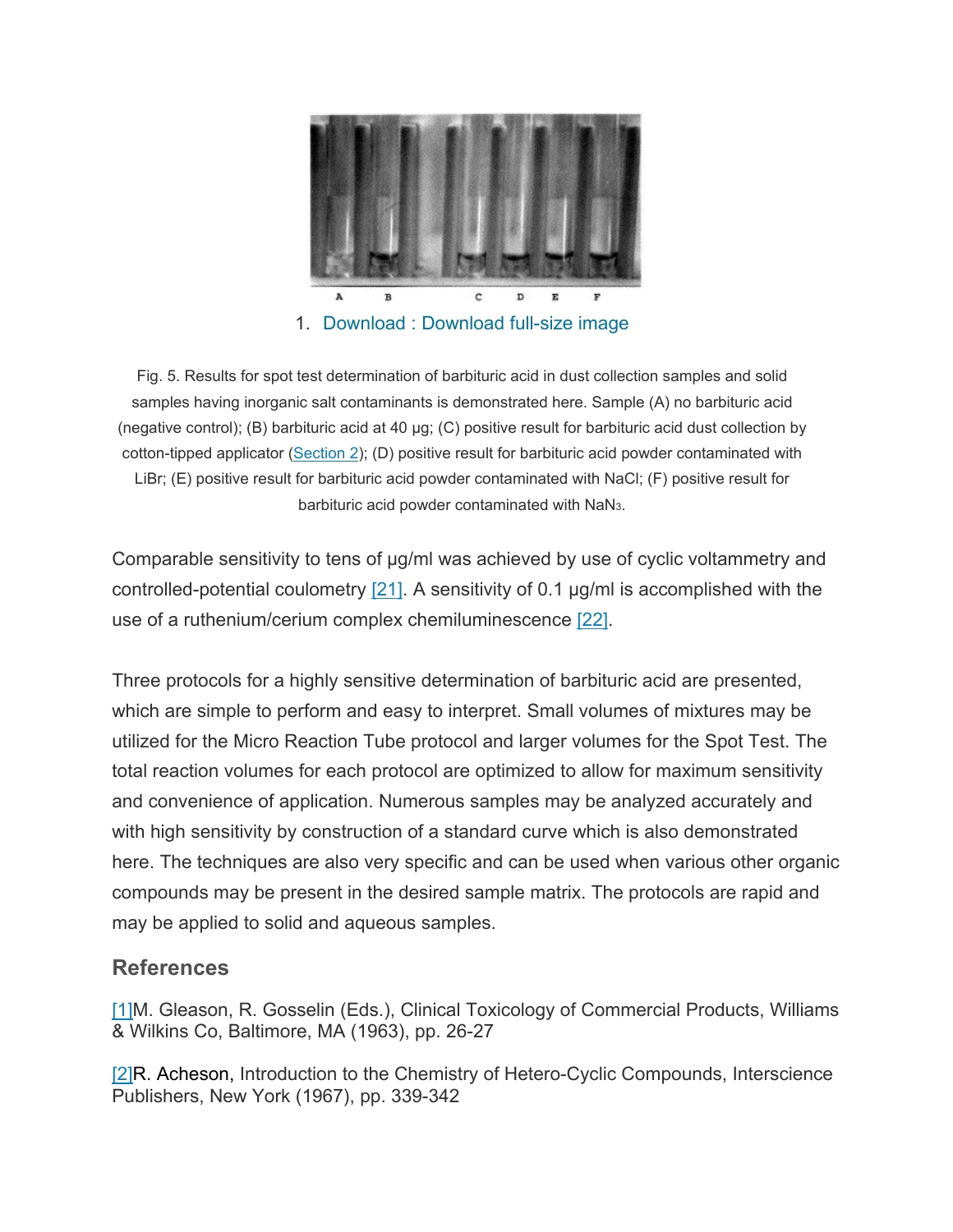[\[3\]D](https://www.sciencedirect.com/science/article/pii/S0731708502001681?via%3Dihub#bBIB3). Brown, R. Evans, T. Batterham. The Pyrimidines Supplement I, Wiley Interscience, New York (1970), pp. 199-201

[\[4\]W](https://www.sciencedirect.com/science/article/pii/S0731708502001681?via%3Dihub#bBIB4). Zhou, M.J. Kurth, Polymer, 42 (1) (2000), pp. 345-349

[\[5\]D](https://www.sciencedirect.com/science/article/pii/S0731708502001681?via%3Dihub#bBIB5). Wesson, D. Smith (Eds.), Barbiturates: Their Use, Misuse, and Abuse, Science Press, New York (1977), pp. 18-19

[\[6\]](https://www.sciencedirect.com/science/article/pii/S0731708502001681?via%3Dihub#bBIB6) L. Casarett, J. Doull (Eds.), Toxicology, MacMillan Publishing Co, London (1975), p. 646

[\[7\]](https://www.sciencedirect.com/science/article/pii/S0731708502001681?via%3Dihub#bBIB7) H. Matther (Ed.), Acute Barbiturate Poisoning, Excerpta Medica, Amsterdam (1971), pp. 14-17

[\[8\]A](https://www.sciencedirect.com/science/article/pii/S0731708502001681?via%3Dihub#bBIB8). Reid, M.J. Turnbull, Arch. Int. Pharmacodyn. Ther., 211 (1) (1974), pp. 49-57

[\[9\]G](https://www.sciencedirect.com/science/article/pii/S0731708502001681?via%3Dihub#bBIB9).R. Wright, J.H. Mennear, Toxicol. Appl. Pharmacol., 50 (2) (1979), pp. 189-198

[\[10\]P](https://www.sciencedirect.com/science/article/pii/S0731708502001681?via%3Dihub#bBIB10). Prisyazhnik, G. Palii, Yu. Volydnskii, A. Lopushanskii, E. Opanasenko Khim.- Farm. Zh., 10 (5) (1976), pp. 46-49

[\[11\]M](https://www.sciencedirect.com/science/article/pii/S0731708502001681?via%3Dihub#bBIB11). Omar Egypt J. Pharm. Sci., 38 (4–6) (1998), pp. 281-289

[\[12\]A](https://www.sciencedirect.com/science/article/pii/S0731708502001681?via%3Dihub#bBIB12). Kreutzberger Arzneim.-Forsch., 28 (10) (1978), pp. 1684-1687

[\[13\]L](https://www.sciencedirect.com/science/article/pii/S0731708502001681?via%3Dihub#bBIB13). Goodman, A. Gilman The Pharmacological Basis of Therapeutics (4th Ed.), MacMillan Co, London (1970)

[\[14\]H](https://www.sciencedirect.com/science/article/pii/S0731708502001681?via%3Dihub#bBIB14).A. Medien Spectrochim. Acta, 52A (12) (1996), pp. 1679-1684

[\[15\]M](https://www.sciencedirect.com/science/article/pii/S0731708502001681?via%3Dihub#bBIB15). Qureshi, H. Rathore, A. Mohammad, V. Singh, P. Vjay Ann. Chim., 68 (9– 10) (1978), pp. 763-770

[\[16\]S](https://www.sciencedirect.com/science/article/pii/S0731708502001681?via%3Dihub#bBIB16). Belen'kaya, G. Tikhomirova Zavod. Lab., 37 (8) (1971), pp. 907-908

[\[17\]T](https://www.sciencedirect.com/science/article/pii/S0731708502001681?via%3Dihub#bBIB17). Aman, I. Khan, Z. Parveen Anal. Lett., 30 (15) (1997), pp. 2765-2777

[\[18\]T](https://www.sciencedirect.com/science/article/pii/S0731708502001681?via%3Dihub#bBIB18). You, E. Wang Talanta, 51 (6) (2000), pp. 1213-1218

[\[19\]N](https://www.sciencedirect.com/science/article/pii/S0731708502001681?via%3Dihub#bBIB19). Allinger (Ed.), Organic Chemistry, Worth Publishers, New York (1976), p. 601, 904

[\[20\]T](https://www.sciencedirect.com/science/article/pii/S0731708502001681?via%3Dihub#bBIB20). Graham (Ed.), Fundamentals of Organic Chemistry, Wiley, New York (1994), pp. 704-707